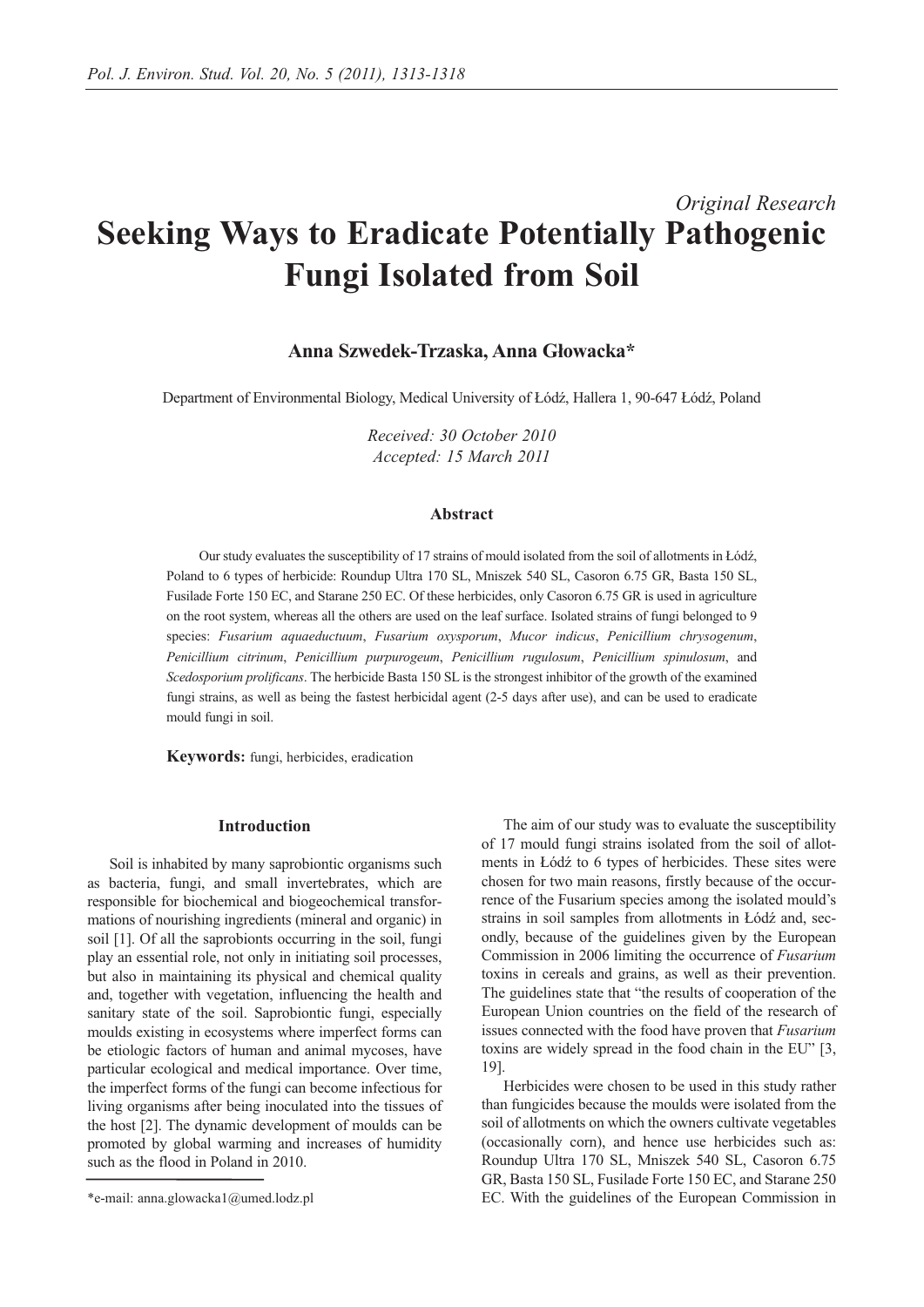| N <sub>o</sub> | Name of herbicide     |        |                |        |       | Concentration [mg/ml] |        |                          |                          |       |
|----------------|-----------------------|--------|----------------|--------|-------|-----------------------|--------|--------------------------|--------------------------|-------|
|                |                       |        | $\overline{2}$ | 3      | 4     | 5                     | 6      |                          | 8                        | 9     |
|                | Roundup Ultra 170 SL  | 17,000 | 8,500          | 4,250  | 2,125 | 1,062                 | 0,531  | $\overline{a}$           | $\overline{\phantom{0}}$ |       |
| $\overline{2}$ | Mniszek 540 SL        | 54,000 | 27,000         | 13,500 | 6,750 | 3,375                 | 1,687  |                          | $\overline{a}$           |       |
| 3              | Casoron $6.75$ GR     | 6,750  | 3,375          | 1,687  | 0.844 | 0.422                 | 0,211  |                          | $\overline{\phantom{0}}$ |       |
| 4              | Basta 150 SL          | 15,000 | 7,500          | 3,750  | 1,875 | 0.9375                | 0,469  | 0,234                    | 0,117                    | 0,059 |
|                | Fusilade Forte 150 EC | 15,000 | 7,500          | 3,750  | 1,875 | 0.9375                | 0,469  |                          | $\overline{\phantom{0}}$ |       |
| 6              | Starane 250 EC        | 25,000 | 12,500         | 6,250  | 3,125 | 1,5625                | 0,7812 | $\overline{\phantom{0}}$ | $\overline{a}$           |       |

Table 1. Concentrations of herbicides used.

mind, one intention of our study was to examine the possibility of using herbicides both to destroy plants and moulds, the latter of which are a worldwide health problem. In the future such a procedure could limit leaching into the soil (the environment) to only one chemical agent instead of two (fungicide and herbicide). It is worth remembering that while on the one hand the use of both fungicides and herbicides destroys fungi and unwanted plants, on the other it has a negative influence on the environment of all living organisms, including human beings. A search of available literature reveals no mention of either limiting the development of potentially pathogenic moulds appearing in the soil, nor their eradication, that is the complete removal, lack of occurrence (of the pathogen) in humans, animal organisms, and other elements of the environment. The lack of data dealing with the issue of using herbicides to eradicate moulds isolated from soil promoted us to conduct such research.

The aim of this study was to evaluate the *in vitro* activity of the chosen herbicides on moulds isolated from soil, with a view to possibly using them to eradicate fungal species. Six herbicides commonly used in Poland in agriculture and gardening, also by the owners of allotments in Łódź, were chosen:

- Roundup Ultra 170 SL
- 170  $g$ /l glyphosate ((N-(phosphonomethyl)glycine) as an isopropylamine salt)
- Mniszek 540 SL:
- mecoprop (methylchlorophenoxypropionic acid) 300 g/l
- MCPA (2-methyl-4-chlorophenoxyacetic acid) 200 g/l as a potassium salt
- dicamba (3,6-dichloro-2-methoxybenzoic acid) 40 g/l as a potassium salt
- Casoron 6.75 GR
- dichlobenil (2,6-dichlorobenzonitrile)  $6.75\%$
- Basta 150 SL
- ammonium gluphosynate 150 g/l
- Fusilade Forte 150 EC
- fluazifop-P-butyl (aryloxyphenoxypropionate) 150 g/l – Starane 250 EC
- fluroxypyr as a methyl ester (4-amino-3,5-dichloro-6 fluoro-2-pyridyloxyacetic acid) 250 g/l

## **Material and Methods**

Seventeen fungal strains isolated from the soil of allotments in Łódź were chosen and used in the research. Isolated strains belonged to 9 species: *Fusarium aquaeductuum*, *Fusarium oxysporum*, *Mucor indicus*, *Penicillium chrysogenum*, *Penicillium citrinum*, *Penicillium purpurogeum*, *Penicillium rugulosum*, *Penicillium spinulosum*, and *Scedosporium prolificans*. Most commonly isolated were *Fusarium aquaeductuum* (4 strains), *Penicillium citrinum* (4 strains), and *Penicillium chrysogenum* (3 strains), whereas the species *Fusarium oxysporum*, *Mucor indicus*, *Penicillium purpurogeum*, *Penicillium rugulosum*, *Penicillium spinulosum*, and *Scedosporium prolificans* were represented by the one strain (Table 1) [4, 5]. The susceptibility of the strains was evaluated by agar-gel diffusion.

A 48-hour-old liquid culture on a Sabouraud medium was used in the study. 0.5 ml of this culture was added to the 5 ml of liquid Sabouraud medium. From that dilution, 1 ml of the culture was taken and cultured on a Petri plate (diameter 10 cm) containing 30 ml of 3% concentration of Sabouraud agar at pH=5.6. After 1 hour of incubation at 37ºC, rows of 10 cm diameter were cut with a sterile tool. Each row was numbered, and to each was added 0.1 ml of the particular dilution of each of 6 herbicides. The plates were incubated for 48 hours at 37ºC. The diameters of the inhibitory area of growth of the fungal strain around each row was then measured in mm; an average measurement of two diameters perpendicular to each other was taken.

The minimal inhibitory concentration (MIC) was used as a measure of the antifungal activity of the herbicide, calculated from the curve of straight-line growth drawn in a semi-logarithmic scale according to the mathematical formula [6]:

$$
\log \text{MIC} = \overline{\log C_1} + \frac{\overline{\log C_2} - \overline{\log C_1}}{\overline{N_2} - \overline{N_1}} \Big( 10 - \overline{N_1} \Big)
$$

- $\overline{N}_1$ ,  $\overline{N}_2$  arithmetical average of the two groups of the diameters of the inhibitory area of growth of the fungal strain
- $\overline{\log C_1}$ ,  $\overline{\log C_2}$  arithmetical average of logarithms of the two groups of the concentrations of the used herbicide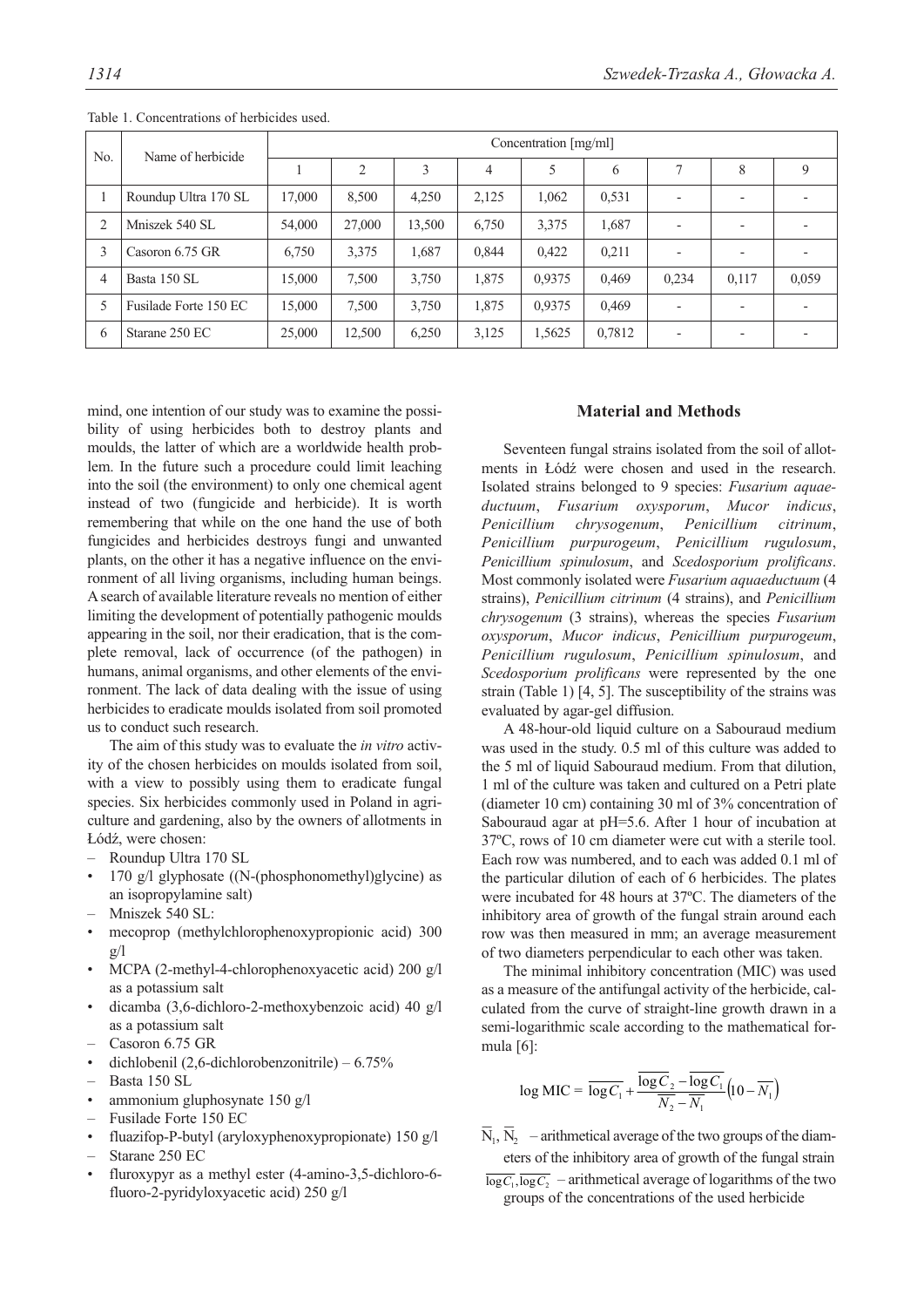## **Results**

The *in vitro* Minimal Inhibitory Concentrations of 17 strains of the fungi isolated from the soil of allotments in Łódź, were evaluated using different concentrations of herbicides (Table 1). Concentrations of the herbicide Roundup Ultra 170 SL were between 17.000 [mg/ml] and 0.531 [mg/ml]. Concentrations of Mniszek 540 SL were between 54.000 [mg/ml] and 1.687 [mg/ml]. Concentrations of Casoron 6,75 GR were between 6.75 [mg/ml] and 0.211 [mg/ml]. Concentrations of Basta 150 SL were between 15.000 [mg/ml] and 0.059 [mg/ml]. Concentrations of Fusilade Forte 150 EC were between 15.000 [mg/ml] and 0.469 [mg/ml]. Concentrations of Starane 250 EC were between 25.000 [mg/ml] and 0.7812 [mg/ml].

For Roundup Ultra 170 SL, MIC measurements were between the minimal value  $114.02 \text{ mg/l} = 0.114 \text{ mg/ml}$ (strain No. 16 *Penicillium spinulosum*) and the maximum value 2801,56 mg/l = 2.801 mg/ml (strain No. 5 *Fusarium oxysporum*). For Mniszek 540 SL minimal inhibitory concentration measurements were between the minimal value 603.94 mg/l = 0.604 mg/ml (strain No. 16 *Penicillium spinulosum*) to the maximum value  $8947.5$  mg/l =  $8.947$  mg/ml (strain No. 5 *Fusarium oxysporum*). For Casoron 6.75 GR MIC measurements were between 393.9mg/l = 0.394 mg/ml (arithmetical average for the species *Penicillium chrysogenum*) and 2936,3 mg/l = 2.936 mg/ml (strain No. 14 *Penicillium purpurogeum*). For Basta 150 SL MIC measurements were between  $23.51 \text{ mg/l} = 0.024 \text{ mg/ml (strain)}$ No. 17 Scedosporium prolificans) and  $316.23$  mg/l = 0.316 mg/ml (strain No. 6 Mucor indicus). For Fusilade Forte 150 EC MIC measurements were between  $4,786$  mg/l =  $0.0048$ mg/ml (strain No. 16 *Penicillium spinulosum*) and 3101,54  $mg/l = 3.102$  mg/ml (arithmetical average for the species *Fusarium aquaeductuum*). For Starane 250 EC MIC measurements were between  $207.54$  mg/l = 0.2075 mg/ml (strain No. 16 *Penicillium spinulosum*) and 3148,91 mg/l = 3.149 mg/ml (arithmetical average for the species *Penicillium citrinum*).

The arithmetical average of the two groups of the diameters of the inhibitory area of growth of the fungal strain varied, resulting from 10.5 to 32.0 mm based on the concentration and type of herbicide. Fungal growth inhibition was most commonly observed in the sixth concentration of a herbicide. The largest areas of inhibition of fungal growth were observed after treatment with Basta 150 SL. By the sixth concentration, 0.469 mg/ml, growth of all the strains was still inhibited.

#### **Discussion**

Fungi, being plant parasites, are susceptible to a range of chemical agents used in agriculture, including most herbicides, with some stimulating and others inhibiting their growth.

Hodges compared the influence of a number of herbicides on the growth, development, and germination of *Drechslera sorokiniana* and *Drechslera teres*[7], and found that Aminopielik D and  $2, 4 - D$  and dicamba demonstrate the least antifungal activity toward *Drechslera sorokiniana* in all used concentrations. Additionally, a study by Fabisiewicz and Mikołajska on two fungal species, *D. sorokiniana* and *D. teres*, using 4 herbicides (Chwastox liquid, Chwastox M, Chwastox D, and Aminopielik D in concentrations from 1 to 1000  $\mu$ g/g) showed that higher concentrations of herbicides inhibit growth of the mycelium as well as germination of spores to a greater degree. The least effective herbicide in inhibiting the growth of *D. sorokiniana* and *D. teres* mycelium is Aminopielik D, whereas the most effective is Chwastox D [8].

Our research included the herbicide Mniszek 540 SL, which has a similar chemical structure to 3 used herbicides: Chwastox (M, D and liquid) with the active agent dicamba, mecoprop, and MCPA. Mniszek 540 SL proved to be the least effective with respect to 8 of 9 examined fungal species: *Fusarium aquaeductuum*, *Fusarium oxysporum*, *Mucor indicus*, *Penicillium chrysogenum*, *Penicillium citrinum*, *Penicillium purpurogeum*, *Penicillium rugulosum*, and *Scedosporium prolificans* (Table 2). *Penicillium spinulosum* was the species most susceptible to Mniszek 540 SL.

According to Klimek et al., concentrations up to 25 mM of the herbicide glyphosate (Roundup) stimulate the growth of *Penicillium chrysogenum* strains on minimal medium (agar). Glyphosate in the medium was the only nitrogen source for strains of *Penicillium chrysogenum*. The authors suggest that Roundup may enter the fungi cells by simple passive diffusion, or inducible carriers and products of glyphosate breakdown (aminoacids) are used by mycelium cells; this may be confirmed by the fact that amino compounds, such as aminoacids and ammonia, have been isolated from mycelium instead of herbicide [9]. Our research showed *Penicillium chrysogenum* to be the second most susceptible species of all nine fungal species to Roundup Ultra 170 SL.

Araujo, Monteiro and Abarkeli studied *in vitro* the effects of glyphosate (Roundup) on microbial activity in two typical Brazilian soils, one with and one without a previous history of glyphosate application. A solution of technical glyphosate (analytical standard) sufficient to give a final glyphosate concentration of 2.16 mg/kg was added to 75.0 g sub-samples of soil. Biodegradation of glyphosate was evaluated by carbon dioxide evolution and soil microbial activity was evaluated by measuring fluorescein diacetate (FDA) hydrolysis over a period of 32 days. After 32 days of incubation, the number of actinomycetes and fungi increased while the number of bacteria showed a slight reduction. In addition,  $CO_2$  increased by 10-15% and FDA hydrolysis increased by 9-19% in the presence of glyphosate when compared with the same type of soil that had never received glyphosate. An increase of 10-15% in the evolved  $CO<sub>2</sub>$  suggests that soil microorganisms are able to use glyphosate as a carbon source. The authors observed that glyphosate quickly decomposed within 10 days of incubation [10].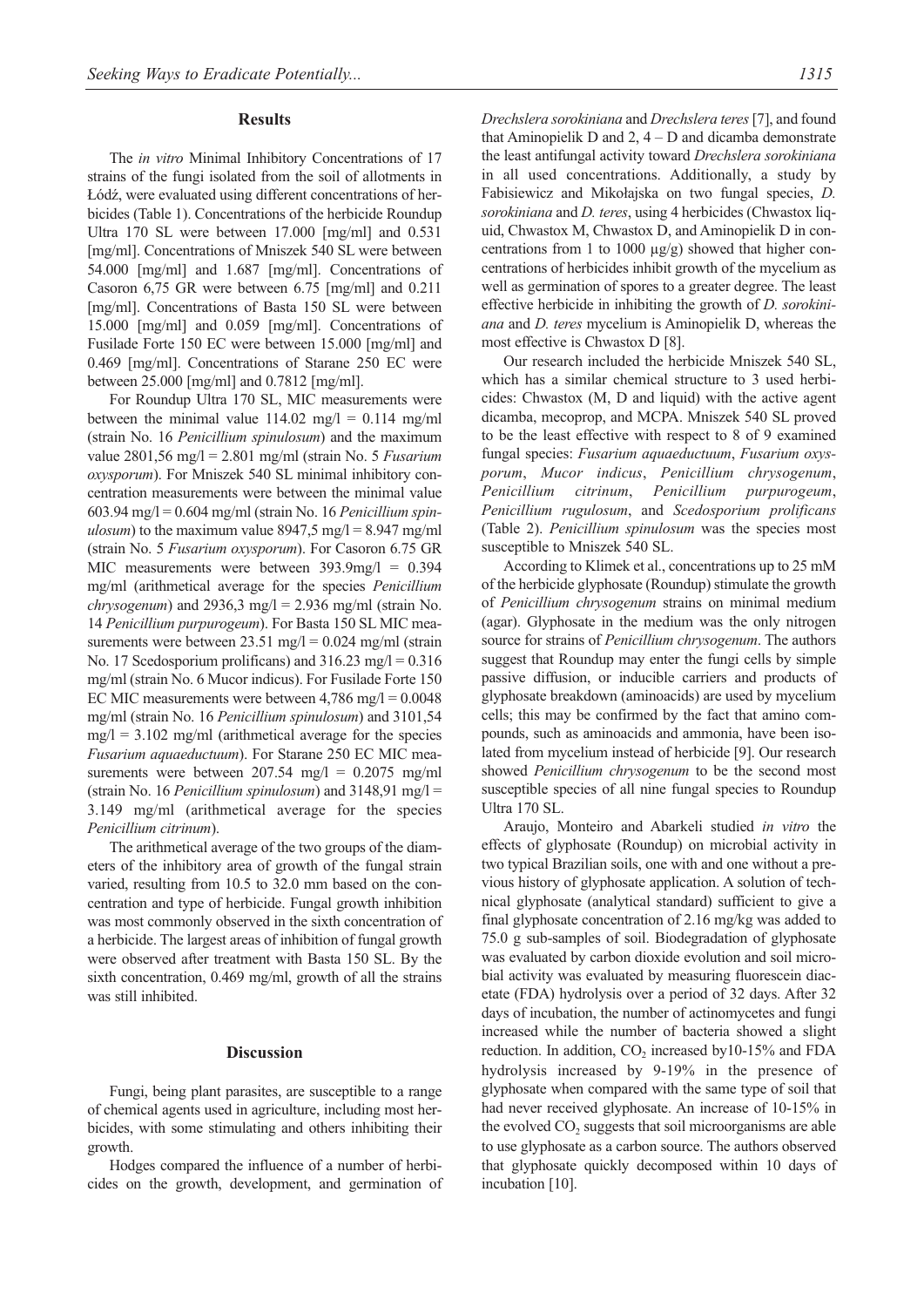|                     |                          |                          |                      |                         |                |                         |                 | Name of used herbicide |              |                         |                       |                         |                |                         |
|---------------------|--------------------------|--------------------------|----------------------|-------------------------|----------------|-------------------------|-----------------|------------------------|--------------|-------------------------|-----------------------|-------------------------|----------------|-------------------------|
| Σ.                  |                          | No. of 1                 | Roundup Ultra 170 SL |                         | Mniszek 540 SL |                         | Casoron 6.75 GR |                        | Basta 150 SL |                         | Fusilade Forte 150 EC |                         | Starane 250 EC |                         |
|                     | Fungi species            | strain                   |                      |                         |                |                         |                 | MIC value [mg/l]       |              |                         |                       |                         |                |                         |
|                     |                          |                          |                      | $\overline{\mathbf{z}}$ |                | $\overline{\mathbf{z}}$ |                 | $\overline{\varkappa}$ |              | $\overline{\mathbf{z}}$ |                       | $\overline{\mathbf{z}}$ |                | $\overline{\mathbf{z}}$ |
|                     |                          | $\overline{\phantom{0}}$ | 936.05               |                         | 5,130.97       |                         | 843.33          |                        | 207.062      |                         | 6,966.3               |                         | 1,563.15       |                         |
|                     |                          | $\mathcal{L}$            | 893.3                |                         | 4,443.24       |                         | 1,112.75        |                        | 224.52       |                         | 1,318.26              |                         | 1,811.34       |                         |
| $\overline{a}$      | Fusarium aquaeductuum    | 3                        | 714.5                | 866.34                  | 4,010.97       |                         | 919.65          | 929.77                 | 369.83       | 260.52                  | 2,267.5               | 3,103.54                | 1808           | 1,431.43                |
|                     |                          | 4                        | 921.51               |                         | 6,745.36       | 5,082.6                 | 843.33          |                        | 240.66       |                         | 1,862.1               |                         | 543.25         |                         |
| $\overline{\sim}$   | Fusarium oxysporum       | 5                        | 2,801.56             |                         | 8,947.5        |                         | 1,002.88        |                        | 176.2        |                         | 467.73                |                         | 1,043.28       |                         |
| $\ddot{\mathrm{c}}$ | Mucor indicus            | $\circ$                  | 921.51               |                         | 5,722.68       |                         | 1,475.7         |                        | 316.23       |                         | 117.48                |                         | 835.6          |                         |
|                     |                          | Γ                        | 182.39               |                         | 2,137.96       |                         | 289.3           |                        | 72.99        |                         | 659.17                |                         | 514.28         |                         |
| 4.                  | Penicillium chrysogenum  | $\infty$                 | 274.79               | 652.86                  | 4,355.12       | 2,843.1                 | 357.2           | 393.9                  | 120.53       | 86.5                    | 959.4                 | 804.3                   | 341.19         | 371.67                  |
|                     |                          | $\circ$                  | 1,501.4              |                         | 2,036.1        |                         | 535.2           |                        | 65.97        |                         | 794.33                |                         | 259.54         |                         |
|                     |                          | $\overline{10}$          | 842.75               |                         | 2,005.6        |                         | 1,003           |                        | 150.59       |                         | 467.73                |                         | 3,689.77       |                         |
| $\vec{5}$           | Penicillium citrinum     | $\equiv$                 | 252.34               |                         | 5,053.6        |                         | 1,192.6         |                        | 196.34       |                         | 505.01                |                         | 3,312.07       |                         |
|                     |                          | $\overline{2}$           | 1,609.16             |                         | 4,641.9        |                         | 709.17          |                        | 144.58       |                         | 331.13                |                         | 2,941.03       |                         |
|                     |                          | 13                       | 613.05               | 829.32                  | 3,829.13       | 3,882.6                 | 1,300.5         |                        | 134.89       | 156.6                   | 602.56                | 476.61                  | 2,652.77       | 3,148.91                |
| 6.                  | Penicillium purpurogeum  | $\overline{4}$           | 889.4                |                         | 3,592.5        |                         | 2,936.3         | 1,051.32               | 74.47        |                         | 831.76                |                         | 2,376.8        |                         |
| 7.                  | Penicillium rugulosum    | $\overline{15}$          | 1062                 |                         | 6,018.66       |                         | 1687            |                        | 263          |                         | 14.12                 |                         | 1,407.99       |                         |
| $\infty$            | Penicillium spinulosum   | $\overline{16}$          | 114.02               |                         | 603.94         |                         | 817.52          |                        | 218.2        |                         | 4.786                 |                         | 207.54         |                         |
| o.                  | Scedosporium prolificans | $\overline{17}$          | 2,524.93             |                         | 5,199.95       |                         | 1,003           |                        | 23.51        |                         | 537.03                |                         | 2,530.46       |                         |

Table 2. Comparison of values of MIC [mg/l] for used herbicides on 17 strains of fungi isolated from soil. Table 2. Comparison of values of MIC [mg/l] for used herbicides on 17 strains of fungi isolated from soil.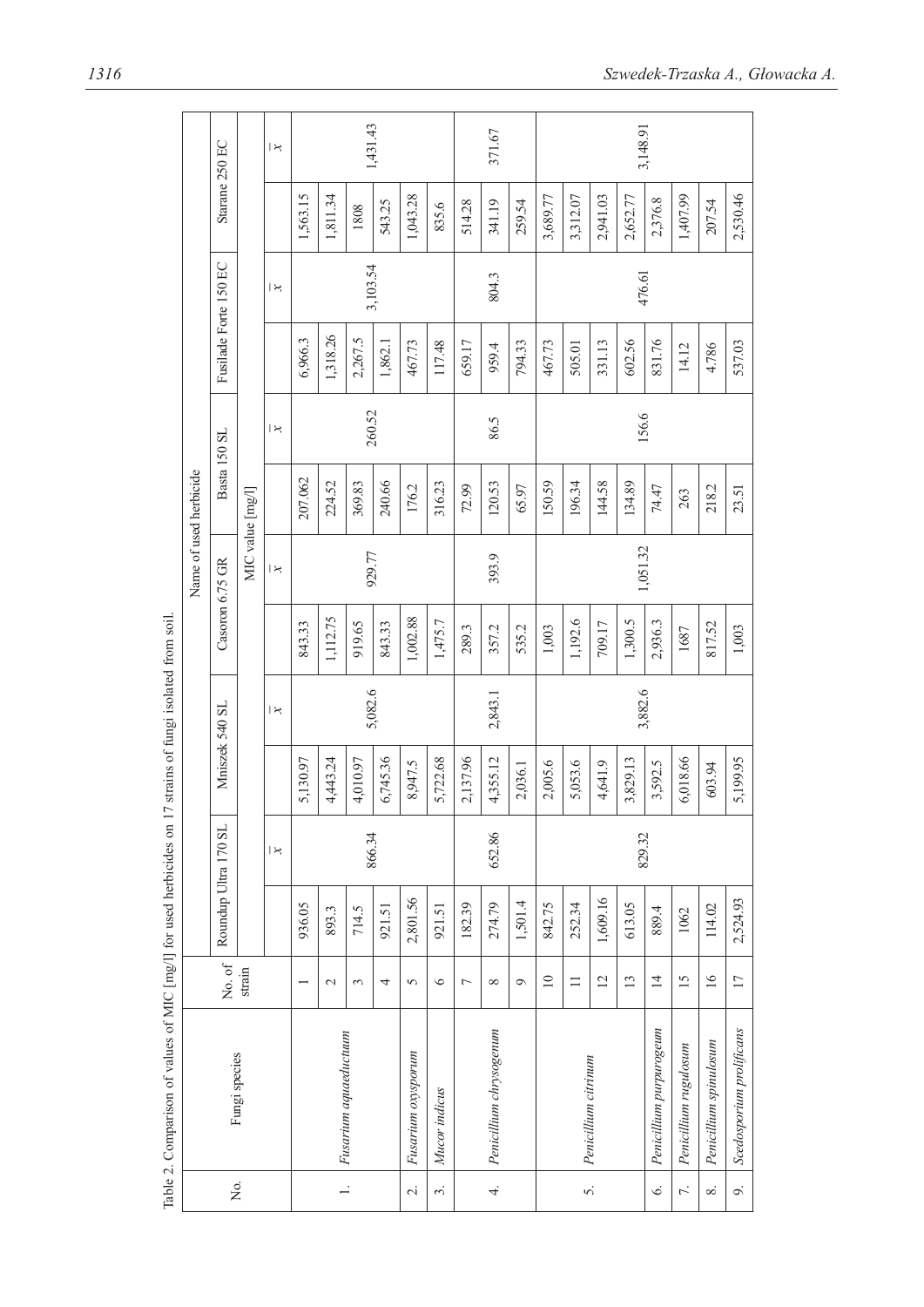In our *in vitro* study, Roundup Ultra 170 SL proved to be the agent most strongly inhibiting the growth of *Penicillium spinulosum*, and to a lesser degree the growth of *Fusarium oxysporum* (Table 1).

Roundup Ultra 170 SL and Basta 150 SL are based on *aminophosphate*. Roundup consists of N-(phosphonomethyl)glycine) as an isopropylamine salt, and Basta consists of ammonium gluphosynate. Despite the fact that both agents consist of *aminophosphate*, Basta 150 SL proved to be the more effective fungistatic agent against 8 of 9 fungal species, as well as being the most effective of all 6 herbicides.

The herbicide glufosinate-ammonium (GA) [butanoic acid, 2-amino-4-(hydroxymethylphosphinyl)-ammonium salt] was tested at concentrations from 2 to 2,000 g per ml for activity against growth and aflatoxin B1 (AFB) production by the mycotoxigenic fungus *Aspergillus flavus Link:Fr* by Tubajika and Damann. The highest concentration (2,000 mg per ml) reduced the colony diameter of *A. flavus* strain AF13 by 80%. AFB production was inhibited by 90% at this concentration. Reduction in mycelial dry weight and AFB1 production in response to GA application ranged from 17.2 to 97.1% and from 39.1% to 90.1%, respectively. Results indicate that GA has an inhibitory effect on growth and AFB1 production by *Aspergillus flavus* [11].

El-Hissy and Abdel-Kader tested the effect of three doses of 5 pesticides: Ceresan and Orthocid (fungicides), VCS-438 (herbicide), Durban and Dipterex (insecticides) on the mycelial dry weight of *Aspergillus fumigatus*, *Fusarium moniliforme*, *Penicillium italicum,* and *Sclerotium cepivorum* after 2, 4, 6, 8, and 10 days of treatment. Four pesticides (Ceresan, Orthocid, Durban, and Dipterex) induced inhibition of mycelial growth; low doses of VCS-438 were stimulatory to *Fusarium moniliforme* after 4 and 6 days, and to *Penicillium italicum* after 4 days. According to the authors, the rate of inhibition was influenced by the type of fungus, the age of the mycelium, and the dose of the pesticide [12].

El-Said, Abdel-Hafez, and Saleem examined the effect of using two herbicides, Herbizid and Touchdown, on the mycelial growth and production of extracellular enzymes by fungal strains isolated from Egyptian soil. The authors treated *in vitro* fungal strains, *Fusarium oxysporum*, *Mucor hiemalis*, and *Penicillium chrysogenum*, with different concentrations of herbicides Herbizid and Touchdown at concentrations from 0.019 to 0.152 mg/kg soil. Lower doses of herbicides occasionally promoted extracellular enzyme production and mycelial growth of some fungi. The incorporation of 50 ppm of Herbizid and Touchdown significantly activated amylase production by tested fungal strains. Treating the fungal strains *Fusarium oxysporum*, *Mucor hiemalis*, and *Penicillium chrysogenum* with "Herbizid" in concentrations of 50, 100, and 200 ppm increased Cx-cellulase production only in *Penicillium chrysogenum*. Lipase and protease production was always lower in the treated cultures than in the controls [13].

Gigliotti and Allievi evaluated and compared the toxicity of Bensulfuron and Cinosulfuron on soil microbes at the normal field application concentration and 100 times higher. In both cases, sulfonylureas had no effect on the total number of bacteria and nitrifiers, or on the respiration activity in the soil, but they did decrease nitrification activity. *In vitro* toxicity tests carried out on representative soil microbial strains using Bensulfuron at 50 mg/l showed some inhibition in 3 of the 17 bacterial strains and strong inhibition of almost all the 12 fungal strains. Cinosulfuron was found to have no effect on any of these strains in a previous study. Bensulfuron is potentially more toxic on soil heterotrophic microorganisms, but only at very high concentrations that are nearly impossible to reach though the usual agricultural applications [14].

Larson et al. tested the effect of glyphosate application on disease severity with certain isolates of *Fusarium* and *Rhizoctonia* in glyphosate-resistant sugar beet. Glyphosate at a concentration of 400 µg·mL-1 inhibited the growth of tested strains, but only by 17% and 11%. This indicates that *F. oxysporum* tolerates glyphosate [15].

Korzycko-Lupicka and Sudol investigated the survival of autochthonous fungi in soil treated with 1 mM aqueous solution of glyphosate. It was shown that *Fusarium* strains have a high tolerance against the applied doses of glyphosate (0.5-2.0 mM). Glyphosate is used as a sole source of phosphorus by tested fungi and, at concentrations 1.0-1.5 mM significantly increases the dry mass of tested fungi [16].

Vinther et al. examined the differences in microbial activity and soil characteristics due to the mineralization and sorption of two pesticides, glyphosate and metribuzin, in samples of sandy soil from Denmark. They focused on the clay and organic carbon content as well as soil respiratory and enzymatic processes and microbial biomass. The results indicated that the spatial variation of the soil parameters, particularly the content of organic C, had a major influence on the variability of the microbial parameters and on sorption and pesticide mineralization in the soil. For glyphosate, with a co-metabolic pathway for degradation, the mineralization was increased in soils with high microbial activity [17].

Evangelista, Cooper, and Yargeau examined the influence of the structure and presence of another source of carbon on the degradation of chlorphenoxyacids, such as mecoprop by microorganisms (including *Aspergillus niger*). Mecoprop was easily decomposed by microorganisms and, similar to our observations, the authors concluded that it doesn't inhibit the fungi growth [18].

Due to our research and analyzed literature of different authors, the issue of destroying soil fungi potentially pathogenic for humans is still current and worldwide. It is worth continuing research and seeking new herbicides whose low concentrations can have fungistatic potential and can be useful in agriculture.

#### **Conclusions**

1. Basta 150 SL proved to be the most effective of 5 herbicides used in agriculture applied to leaf surface